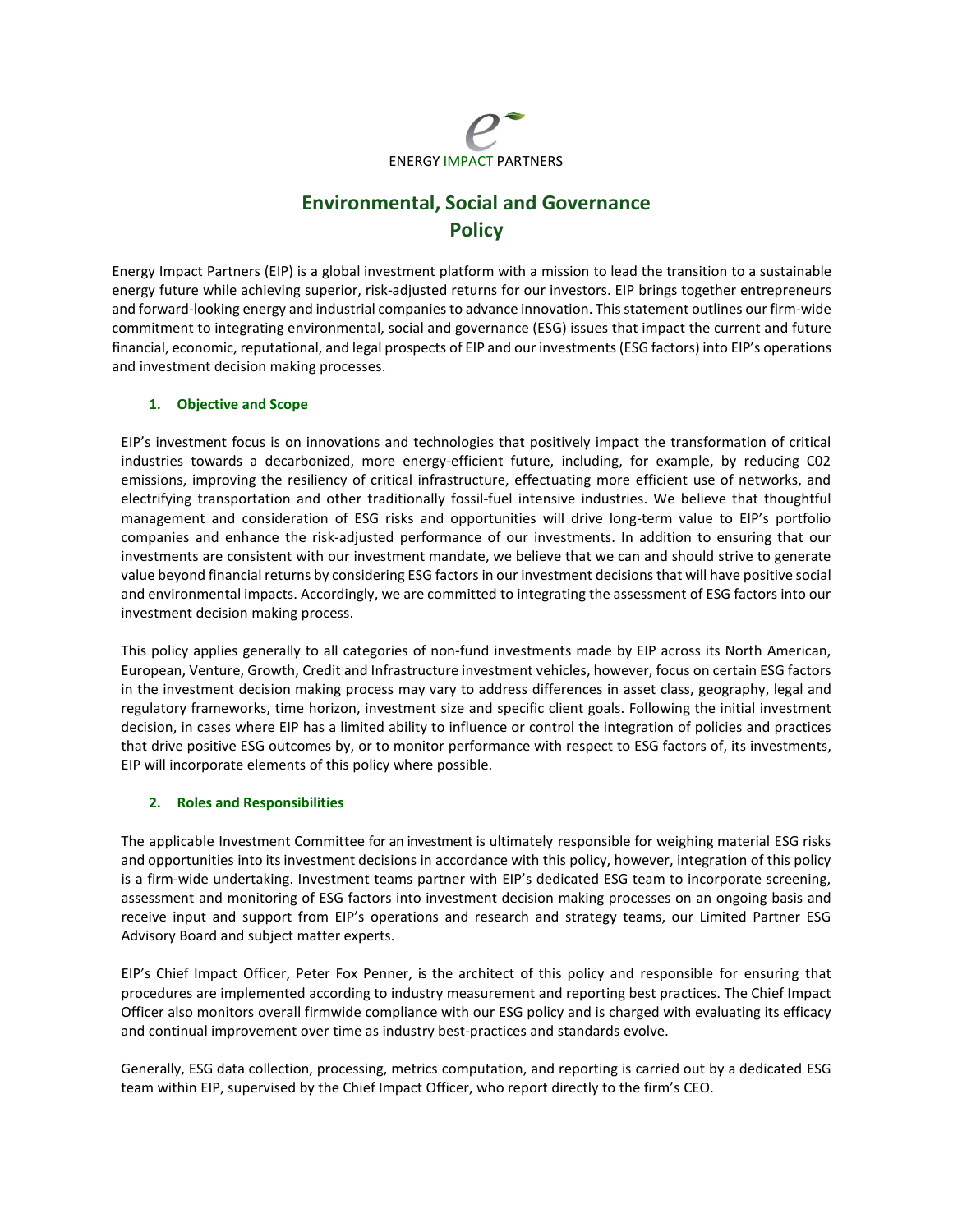## **3. Principles for Responsible Investment (PRI)**

EIP has signed the PRI and has committed, to the extent consistent with its fiduciary responsibilities, to:

- Incorporate ESG issues in investment analyses and decision-making processes,
- Be an active owner and incorporate ESG issues into our ownership policies and practices,
- Seek appropriate disclosure on ESG issues from the companies which EIP has invested in,
- Promote acceptance and implementation of these principles within the investment industry,
- Work with other signatories of the PRI to enhance our effectiveness in implementing these principles, and
- Report on our activities and progress towards implementation of these principles.

## **4. How EIP integrates ESG into its investment activities and operations**

*Pre-Investment Process:* We collect data on ESG factors from our potential investments as a part of our diligence process to assess both opportunities as well as any substantial risks. Additionally, EIP's strategic partners have a strong interest in adopting clean energy technologies that improve the environmental performance of their own operations; therefore, we also consider how our potential portfolio companies can support EIP's partners with capturing ESG opportunities when we make investment decisions. Before we invest, we first conduct a preliminary analysis of key ESG risks and opportunities which includes a high-level/desktop review against an ESG checklist for initial red flags. Before final investment, our ESG team scores each investment based on ESG factors, including its estimated net carbon emissions (or savings), use of clean energy and other environmental impacts and its contribution to advancing diversity, equity and inclusion to assess its overall ESG performance. This information is incorporated into the investment approval memo that is provided to the applicable Investment Committee prior to EIP making an investment.

*Post-Investment:* After we make an investment, we collect annual ESG data from our portfolio companies. We combine the data we collect with our own analysis to create and publish an annual impact measurement report focused on the positive ESG impacts enabled by EIP's investments during the previous full calendar year.

*Measurement and Reporting:* It is EIP's policy to report annually on its portfolio's carbon impacts and ESG performance. Our approach to ESG measurement follows an individualized, long-term evaluation methodology. With our primary focus on clean energy technologies, our energy and environmental ('E') metrics are generally most material for the majority of EIP's portfolio companies. Additionally, many of our investments play sophisticated foundational roles in facilitating the clean energy transition by changing underlying energy, utility, and transportation infrastructure, and therefore require non-traditional 'E' metric assessments. To learn more about EIP's impact measurement approach and computations, the most recent report can be located here: [https://www.energyimpactpartners.com/our-impact/.](https://www.energyimpactpartners.com/our-impact/)

*Commitment to Carbon Neutrality:* EIP is committed to neutralizing its carbon footprint. We measure and offset EIP's Scope 1 and 2 emissions from purchased electricity and Scope 3 emissions from employee travel.

#### **5. Disclosure and transparency**

EIP believes that consideration of material ESG issues aligns with our fiduciary duty as responsible investors to increase our understanding of possible material risks, as well as to identify potential investment opportunities. Therefore, we report on the performance of our investments with respect to material ESG factors using leading industry methods and metrics. Commencing in 2019, we have published an annual Impact Report, which includes the positive quantitative and qualitative environmental outcomes enabled by our portfolio companies in the most recently ended year.

EIP has also committed to relevant industry standards for responsible investment. We are a signatory of the PRI and the Task Force on Climate Related Disclosures (TCFD). EIP is also a member of Invest Europe, where it aims